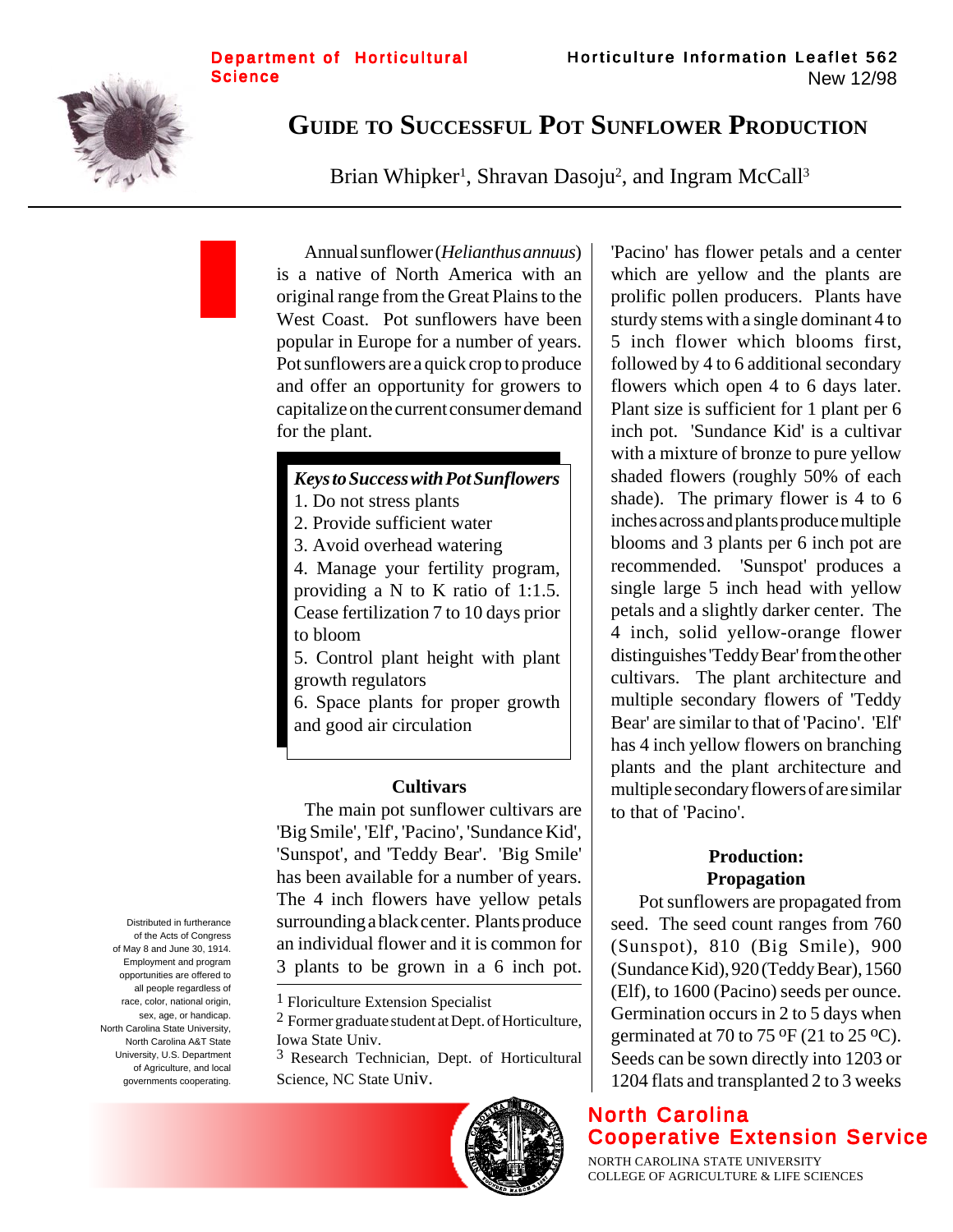later at the 2 to 4 leaf stage into the final container. Some growers sow seeds directly into the final container to be sold.

#### **Culture**

Plants should be grown with 72 oF days and 65 oF nights. Warmer temperatures will cause the plants to elongate. The timing from sowing until flower varies by cultivar. 'Big Smile' flowers in the shortest amount of time, 7 to 8 weeks, resulting in a quick cropping schedule. 'Sundance Kid' and 'Sunspot' are 8 to 9 week cultivars. 'Teddy Bear' is a 9 to 10 week cultivar. 'Pacino' and 'Elf' have the longest production time of 9 to 11 weeks, but crop time varies with season. For example, 'Pacino' plants bloomed in 11 weeks when sown in January or February and 1 to 2 weeks less for summer and early fall sowings. The number of days from sowing until visible bud, first color, and flowering is listed for each cultivar except 'Elf' in Table 1.

Most sunflower cultivars are day-neutral, but will flower quicker under short day ( 10 hours of light). Under short days, plants can be excessively short and have fewer leaf nodes. Supplemental lighting to provide around 13 hour days will

Table 1. Number of days from sowing until visible bud, first color, and flowering of potted sunflowers<sup>2</sup>. **Cultivar** Days Until Plant height  $(inches)<sup>x</sup>$ Plant diameter  $(inches)<sup>x</sup>$ Bud Count<sup>x</sup> Visible Budy First Colory Flowers  $Open<sup>x</sup>$ Big Smile  $\begin{array}{|c|c|c|c|c|c|c|c|} \hline 30 & 46 & 52 & 7.8 & 14.6 & 4.3 \ \hline \end{array}$ Sundance Kid 33 53 60 19.6 17.0 7.9 Sunspot | 33 | 53 | 61 | 14.3 | 16.2 | 2.1 Teddy Bear | 46 60 67 15.8 17.0 10.6

 $\alpha$  The comparison trial was conducted at NC State University. Seeds were sown on 14 Jan. and the seedlings transplanted into the final container on 28 Jan. Values are for plants without plant growth regulators applied. y Based on visual observations.

Pacino | 53 67 76 23.5 17.7 13

x Mean value of 8 replications for the untreated control. Plants treated with plant growth regulators delayed flower opening, were shorter in height, and

smaller in diameter.

improve plant quality.

# **Irrigation and Fertilization**

Sunflowers require adequate moisture. Using an automated drip watering system will assist in irrigating. Sunflowers are not tolerant of water stress. This will result in reduced plant growth, yellowing, and dropping of lower leaves.

Deficient fertilizer levels will result in the yellowing (nitrogen deficiency) or defoliation of the basal leaves. A recommended constant liquid fertilization rates is 150 ppm N, of which  $>75\%$ of the N should be in the  $NO_3-N$  form. High levels of  $NH_4-N +$  urea in a fertilizer mix will stimulate stem elongation, resulting in the need for higher plant growth regulator rates to control plant growth. The type of fertilizer selected should supply the ratio of nutrients required by pot sunflowers. Based on research, in order to match the total shoot nutrient content of 'Pacino' pot sunflowers, the optimal fertilizer ratio of N:P:K:Ca:Mg would be 8:1:10:4:2. This would result in a recommended rate of <15 ppm P, 180 to 220 ppm K, 100 ppm Ca, and 50 ppm Mg for optimal growth. Pot sunflowers are heavy feeders of K, which would be expected because of

> potassium's essential role in maintaining stalk strength. Rotating between fertilizers like Scott's Excel<sup>®</sup> 15-5-15 Cal-Mg and Excel<sup>®</sup> 14-5-38 K-CEL (or potassium nitrate) would provide a balanced fertilization ratio and a high amount of K. Foliar tissue standards for pot sunflowers are listed in Table 2.

#### **Diseases**

The most serious disease of pot sunflowers is *Pythium* root rot. *Pythium* is usually present in most root substrates. Growers should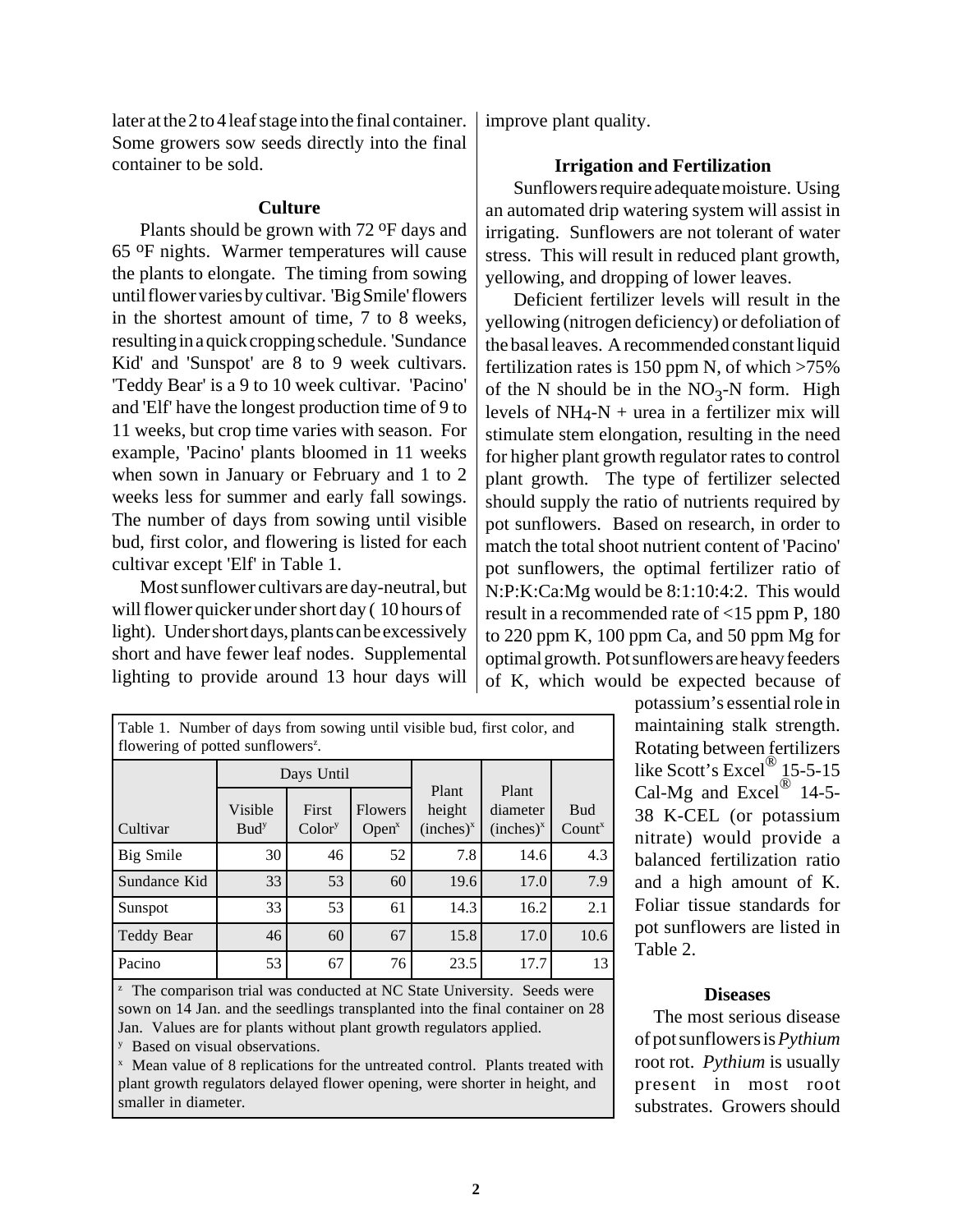avoid growing conditions which stress the plant: continuously water-logged root substrate, cool root substrate temperatures, or cool air temperatures. If needed, monthly drenches of Subdue, Aliette or Banrot can be applied as a preventive fungicide (see label for recommended rate). Other potential root rot diseases include *Phytophthora* and *Verticillium* wilt.

*Botrytis* can also be a problem on leaves and flowers. The vegetative growing tip of 'Pacino' plants forms a tight whorl prior to when the flower bud is visible. This whorl is susceptible to water droplet retention and *Botrytis* infection. Avoid overhead watering and controlling moisture condensation within double poly structures will prevent the problem.

Sunflowers are also susceptible to a number of foliar diseases, the most common being: Powdery mildew, Downey mildew, *Alternaria* blight and leaf spot, rust, and *Septoria* leaf spot. Foliar diseases can be controlled with preventative fungicide applications if needed. Impatiens necrotic spot virus (INSV), aster yellows, which is transmitted by the aster leafhopper, and sunflower mosaic, caused by the cucumber mosaic virus (CMV), have been reported on sunflowers.

#### **Insects**

Thrips are the most common insect pest. Thrips feed on leaves, flower petals, and pollen. Tame and Orthene can be used as a control if needed, following label directions. Ideally, thrips should be under control prior to flowering to avoid the potential of any foliar sprays causing flower phytotoxicity. Whiteflies and a number of caterpillar species can occasionally be a problem. Sunflowers are also a tempting nectar source for honey bees.

# **Height Control**

For height control of pot sunflowers, marketable sized plants can be grown in 6 inch pots with foliar sprays of Sumagic between 16 and 32 ppm or with B-Nine between 4,000 and 8,000 ppm. Bonzi foliar sprays had little effect | pot sunflowers should be terminated 7 to 10 days

| Table 2. Foliar tissue standards for pot sunflowers.                                                                                                                                      |                              |
|-------------------------------------------------------------------------------------------------------------------------------------------------------------------------------------------|------------------------------|
| Nutrient                                                                                                                                                                                  | Recommended<br>Concentration |
| Nitrogen [N] (%)                                                                                                                                                                          | $5.0 \text{ to } 6.0$        |
| Phosphorus $[P]$ $(\%)$                                                                                                                                                                   | $0.7 \text{ to } 0.8$        |
| Potassium [K] (%)                                                                                                                                                                         | 5.4 to 6.3                   |
| Calcium $[Ca]$ $(\%)$                                                                                                                                                                     | 2.2 to 2.5                   |
| Magnesium $[Mg]$ $(\%)$                                                                                                                                                                   | 0.59 to 0.80                 |
| Boron [B] (ppm)                                                                                                                                                                           | 43 to 53                     |
| Copper [Cu] (ppm)                                                                                                                                                                         | 6.7 to 7.2                   |
| Manganese [Mn] (ppm)                                                                                                                                                                      | 67 to 99                     |
| Molybdenum [Mo] (ppm)                                                                                                                                                                     | $0.42 \text{ to } 1.8$       |
| Zinc $[Zn]$ (ppm)                                                                                                                                                                         | 77 to 115                    |
| Values are reported on a dry-weight basis, based<br>on a limited number of plants. Tissue samples<br>were collected at bloom from 'Pacino' pot<br>sunflowers grown with 100 or 200 ppm N. |                              |

on controlling height.

Bonzi substrate drench concentrations between 2 to 4 mg a.i./pot produced optimum height control when plants were grown in 6 inch pots for spring crops. For summer crops, slightly higher drench concentrations up to 8 mg a.i./pot of Bonzi should be used. Based on observations, a drench rate up to 8 mg a.i./pot of Bonzi could be suitable for a 4 or 4 1/2 inch pot, with growers using the lower rate range during the winter months. Sumagic substrate drenches had little effect of controlling height.

 Foliar sprays of B-Nine at 4,000 or 8,000 ppm or Bonzi drenches at 2 or 4 mg were suitable for all the potted sunflower cultivars, with drenches providing a greater degree of control. Growers will need to decide the degree of height control desired and select the appropriate PGR that matches their needs.

#### **Post-harvest**

For extended bloom life, the fertilization of